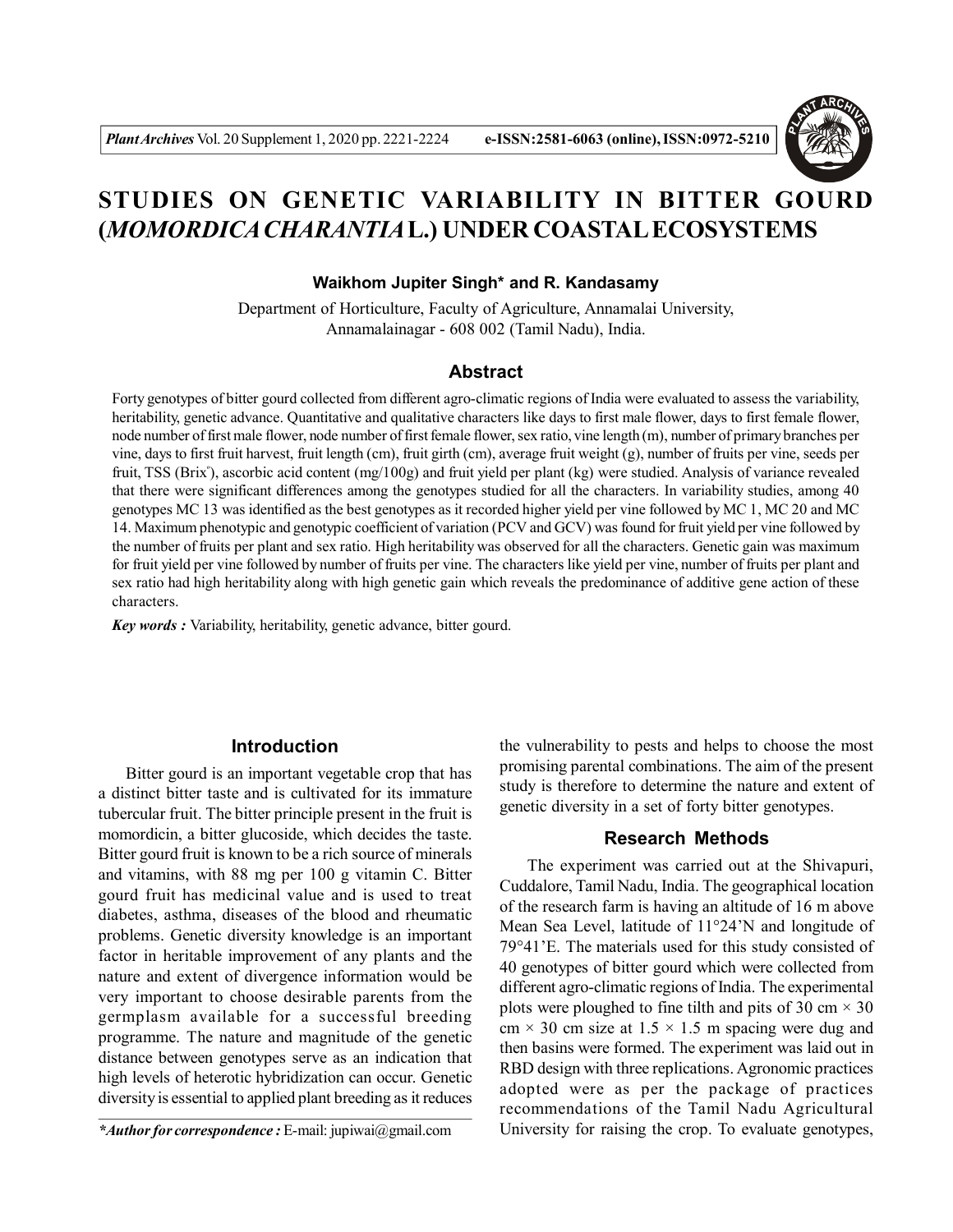five plants were selected at random per replication for each treatment and quantitative as well as qualitative traits like days to first male flower, days to first female flower, node number of first male flower, node number of first female flower, sex ratio, vine length (m), number of primary branches per vine, days to first fruit harvest, fruit length (cm), fruit girth (cm), average fruit weight (g), number of fruits per vine, seeds per fruit, Total soluble solids (TSS) (Brixº), ascorbic acid content (mg/100g) and fruit yield per vine (kg) were recorded. The data were analyzed in accordance with the Panse and Sukhatme (1985) protocol for the variance. The coefficient of phenotypic and genotypic variations was determined according to Burton and De Vane (1953). Heritability and genetic advance were computed using the Johnson *et al*. (1955) formula.

## **Results and Discussion**

Significant difference between genotypes was noticed for all the characters examined (table 1). There has been a wide range of variations on all characters, which suggests high genetic variability. The mean range, phenotypic co-efficient of variation (PCV), genotypic coefficient of variation (GCV), genetic advance and genetic advance as per cent of mean are given in table 2. Average fruit weight exhibited the highest phenotypic variance (405.82) followed by ascorbic acid content (196.32). Among the sixteen traits studied, the phenotypic variance ranged from as low as 0.24 fruit yield per vine to 405.82 in average fruit weight.

The characters such as fruit yield per vine, TSS and vine length exhibited relatively lesser phenotypic value. The phenotypic coefficient of variation (PCV) ranged (9.84 per cent for days to first female flower to 41.82 per cent for fruit yield per vine. The genotypic coefficient of variation (GCV) was also higher on respect of average fruit weight (397.73) followed by ascorbic acid content (195.09) and sex ratio (87.11). The GCV ranged from 9.80 per cent for days to first female flower to 40.74 per cent for fruit yield per vine. The highest GCV was exhibited by fruit yield per vine and number of fruits per vine. Similar reports were also made on Maurya *et al*. (2018) and Alekar *et al*. (2019). In general, phenotypic values were higher than genotypic values, but the differences were less fruit yield per vine, node number of first male flower, node number of first female flower, sex ratio, vine length, number of primary branches per vine, days to first fruit harvest, fruit length, fruit girth, number of fruits per vine, seeds per fruit and TSS suggesting that these characters were less influenced by the environmental factors and for these characters

|                                                                                                                      | a ya                                     |                                                                   |                                                                                |                 |
|----------------------------------------------------------------------------------------------------------------------|------------------------------------------|-------------------------------------------------------------------|--------------------------------------------------------------------------------|-----------------|
|                                                                                                                      |                                          |                                                                   | ուն ան<br>Հայաստան առ                                                          | 0.012           |
| Mean sum of square (MSS)<br>Table 1 : General analysis of variance for various characters of bitter gourd genotypes. | et het noc                               |                                                                   | 58 <mark>8</mark> 5032<br>**                                                   | 1227            |
|                                                                                                                      | <b>LSS</b>                               | 0.054                                                             | 2.340<br>$*$                                                                   | 0.035           |
|                                                                                                                      |                                          | $S \rightarrow \stackrel{\infty}{\underset{\smile}{\text{op}}} S$ | $\frac{1}{2}$                                                                  | 0.1537          |
|                                                                                                                      | 1<br>$N$ nu                              | பை<br>மிசூல் க                                                    | $\overset{\mathbf{A}}{\ast}$ ii                                                | $\frac{8}{278}$ |
|                                                                                                                      | $M \ni \frac{1}{2}$                      |                                                                   | $V$ A3 123 21 141                                                              | 8.088           |
|                                                                                                                      | J M                                      | $\frac{15}{10}$ u                                                 | <b>党</b> 公<br>$*$                                                              | 0.316           |
|                                                                                                                      | $\mathbf{H}$ and                         | <b>DEA</b>                                                        | 24965                                                                          | 0246            |
|                                                                                                                      | tskarandiun<br>≰s∰ d⊆ya D                |                                                                   |                                                                                | 0.305           |
|                                                                                                                      | $N$ nu                                   |                                                                   | a a se d'a re le la<br>d'a se d'a re le<br>d'a d'a d'a re le la re le la re le | 0343            |
|                                                                                                                      | $\Lambda$ u popudaj                      |                                                                   | $*$                                                                            | 0212            |
|                                                                                                                      | S <sub>9X</sub> S                        | ស្ថិា<br>សូ                                                       | 261.609<br>$*$                                                                 | 0.2682          |
|                                                                                                                      | <b>JPM</b> an                            |                                                                   |                                                                                |                 |
|                                                                                                                      |                                          |                                                                   | 1 d⊠ntm d.əri&<br>1 danı Mə <sup>n</sup> də                                    |                 |
|                                                                                                                      |                                          |                                                                   | té Wilde<br>té Wilde<br>#2001<br>Įūsĩ                                          | 0.170           |
|                                                                                                                      | urephypwl<br>dev <mark>e</mark> epl<br>W |                                                                   | <b>BI</b><br>Fizî                                                              | 0.190           |
| ă                                                                                                                    |                                          | $\sim$                                                            | R                                                                              | $\frac{8}{2}$   |
| Source                                                                                                               |                                          | Replication                                                       | Genotype                                                                       | Error           |

\*\* Significant at 1%.

Significant at 1%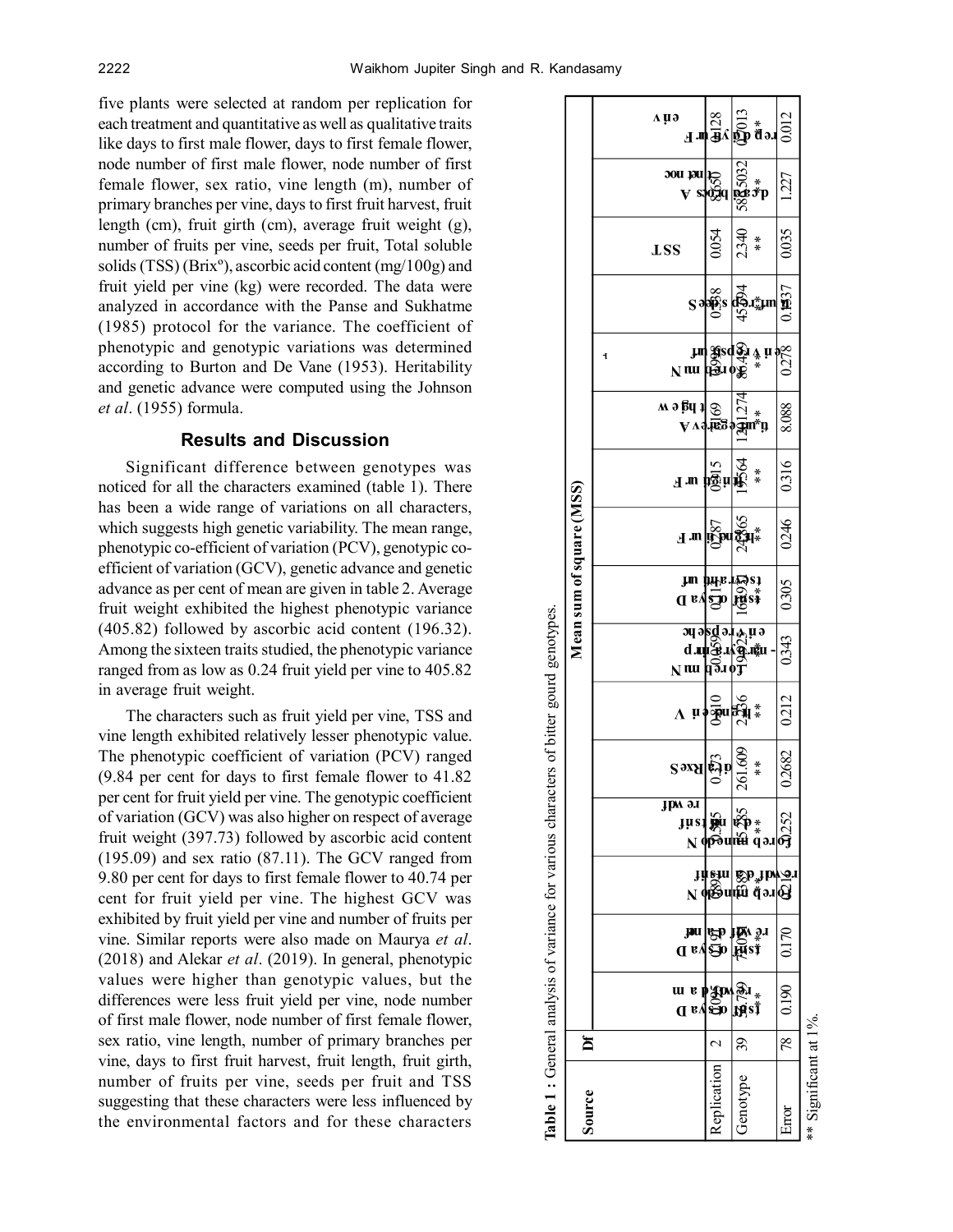| police d                           | Bunday and the fact of the same of the same of the same of the same of the same of the same of the same of the same of the same of the same of the same of the same of the same of the same of the same of the same of the sam |                                              |                              |                                                       |                                                   |                                |                    |                                                           |
|------------------------------------|--------------------------------------------------------------------------------------------------------------------------------------------------------------------------------------------------------------------------------|----------------------------------------------|------------------------------|-------------------------------------------------------|---------------------------------------------------|--------------------------------|--------------------|-----------------------------------------------------------|
| Characters                         | range<br>Mean                                                                                                                                                                                                                  | Phenotypic<br>variance<br>$\mathbf{\hat{e}}$ | Penotypic<br>variance<br>(5) | Phenotypic<br>$co-efficient$<br>of variance<br>PCV(%) | of variance<br>Genotypic<br>coefficient<br>GCV(%) | Heritability<br>$\mathbf{H}^2$ | Genetic<br>advance | Geneticadvance<br>(Genetic gain)<br>as per cent<br>ofmean |
| Days to first male flower          | 32.45-48.43                                                                                                                                                                                                                    | 19.04                                        | 18.85                        | 10.77                                                 | 10.72                                             | 99.00                          | 8.90               | 21.96                                                     |
| Days to first female flower        | 40.24-57.23                                                                                                                                                                                                                    | 24.13                                        | 23.96                        | 9.84                                                  | 9.80                                              | 99.31                          | 10.05              | 20.12                                                     |
| Node number of first male flower   | 5.18-11.23                                                                                                                                                                                                                     | 2.61                                         | 2.39                         | 1926                                                  | 18.44                                             | 91.71                          | 3.05               | 36.38                                                     |
| Node number of first female flower | 12.51-20.47                                                                                                                                                                                                                    | 526                                          | 5.01                         | 14.17                                                 | 13.82                                             | 95.22                          | 4.50               | 27.78                                                     |
| Sex ratio                          | 10.49-48.35                                                                                                                                                                                                                    | 87.38                                        | 87.11                        | 34.16                                                 | 34.11                                             | 99.69                          | 1920               | 70.15                                                     |
| Vine length (m)                    | $1.64 - 5.35$                                                                                                                                                                                                                  | 0.89                                         | 0.67                         | 27.39                                                 | 23.90                                             | 76.12                          | 1.48               | 42.95                                                     |
| No. of primary branches per vine   | 7.65-16.50                                                                                                                                                                                                                     | 6.87                                         | 6.53                         | 22.24                                                 | 21.68                                             | 95.01                          | 5.13               | 43.53                                                     |
| Days to first fruit harvest        | 56.58-79.33                                                                                                                                                                                                                    | 54.85                                        | 54.54                        | 10.90                                                 | 10.87                                             | 99.45                          | 15.17              | 22.33                                                     |
| Fruit length (cm)                  | 6.61-19.14                                                                                                                                                                                                                     | 8.45                                         | 821                          | 20.76                                                 | 20.46                                             | 97.09                          | 5.81               | 41.52                                                     |
| Fruit girth (cm)                   | 5.53-16.56                                                                                                                                                                                                                     | 6.73                                         | 6.42                         | 23.45                                                 | 22.89                                             | 95.31                          | 5.09               | 46.04                                                     |
| Average fruit weight (g)           | 30.52-120.23                                                                                                                                                                                                                   | 405.82                                       | 397.73                       | 25.97                                                 | 25.71                                             | 98.01                          | 40.67              | 52.44                                                     |
| Number of fruits per vine          | 6.29-25.53                                                                                                                                                                                                                     | 29.00                                        | 28.73                        | 37.52                                                 | 37.34                                             | 99.04                          | 10.99              | 76.54                                                     |
| Seeds per fruit                    | 4.40-2023                                                                                                                                                                                                                      | 15.33                                        | 15.18                        | 28.83                                                 | 28.69                                             | 99.00                          | 7.99               | 58.80                                                     |
| ISS (Brix <sup>o</sup> )           | 3.15-6.31                                                                                                                                                                                                                      | 0.80                                         | 0.77                         | 17.90                                                 | 17.50                                             | 95.64                          | 1.77               | 35.26                                                     |
| Ascorbic acid content $(mg/100g)$  | 46.06-98.25                                                                                                                                                                                                                    | 196.32                                       | 195.09                       | 20.76                                                 | 20.70                                             | 99.37                          | 28.68              | 42.50                                                     |
| Fruit yield per vine (kg)          | 0.41-2.38                                                                                                                                                                                                                      | 0.24                                         | 0.23                         | 41.82                                                 | 40.74                                             | 94.87                          | 0.96               | 81.73                                                     |

| - 11<br>1                                                                                                                                                      |                                                                          |
|----------------------------------------------------------------------------------------------------------------------------------------------------------------|--------------------------------------------------------------------------|
|                                                                                                                                                                |                                                                          |
|                                                                                                                                                                |                                                                          |
|                                                                                                                                                                |                                                                          |
|                                                                                                                                                                |                                                                          |
|                                                                                                                                                                |                                                                          |
| $\max_{\mathbf{a}} (U_{\mathbf{n}})$ $\max_{\mathbf{a}} (U_{\mathbf{n}})$                                                                                      |                                                                          |
| $\frac{1}{2}$<br>J<br>$\ddot{\phantom{0}}$                                                                                                                     | y en Anny                                                                |
| i<br>ג<br>$\frac{1}{2}$<br>)<br>,<br>$\overline{\phantom{a}}$<br>ׅׅׅ֧֧֧֧ׅ֧֧֧֧֧ׅ֧ׅ֧֧֧֧֧֧֧ׅ֧֧֧֛֪ׅ֧֛֚֚֚֚֚֚֚֚֚֚֚֚֚֚֚֚֚֚֚֡֡֡֡֡֡֡֡֡֬֓֡֬֓֡֬֝֬֝֓֝֬֝֓֝֬֓֝֬֝֬֝֬֝֬֝֬<br>) | senetic advance and genetic advance as ner ceni.<br>--------- and gener- |
| n.No<br>$\frac{5}{1}$<br>ጉ ե ե ո 1 թ<br>;<br>Ś                                                                                                                 |                                                                          |